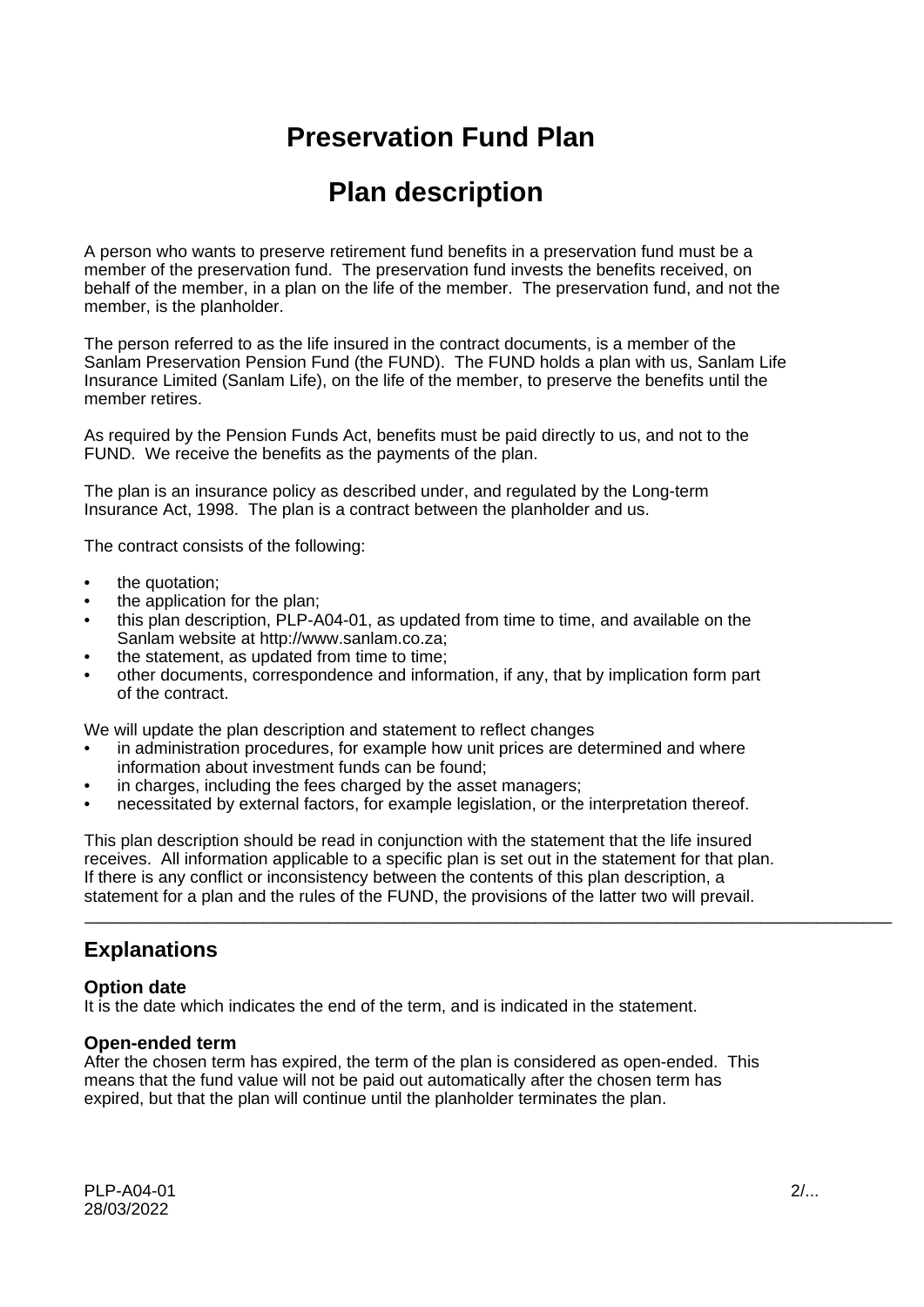### **One-off payment**

It is the benefits which have been transferred to us.

#### **Alteration charge date**

It is the date until which we will levy an alteration charge for certain alterations, and is indicated in the statement.

#### **Working day**

It is any day of the week from Monday to Friday, excluding public holidays.

## **Conversion**

When we convert an existing plan to this type of plan, we refer to it as a conversion. For administration purposes we allocate a new plan number. The amount that is transferred from the existing plan is equal to the one-off payment on the start date of the conversion.

\_\_\_\_\_\_\_\_\_\_\_\_\_\_\_\_\_\_\_\_\_\_\_\_\_\_\_\_\_\_\_\_\_\_\_\_\_\_\_\_\_\_\_\_\_\_\_\_\_\_\_\_\_\_\_\_\_\_\_\_\_\_\_\_\_\_\_\_\_\_\_\_\_\_\_\_\_\_\_\_\_\_\_\_\_\_

\_\_\_\_\_\_\_\_\_\_\_\_\_\_\_\_\_\_\_\_\_\_\_\_\_\_\_\_\_\_\_\_\_\_\_\_\_\_\_\_\_\_\_\_\_\_\_\_\_\_\_\_\_\_\_\_\_\_\_\_\_\_\_\_\_\_\_\_\_\_\_\_\_\_\_\_\_\_\_\_\_\_\_\_\_\_

\_\_\_\_\_\_\_\_\_\_\_\_\_\_\_\_\_\_\_\_\_\_\_\_\_\_\_\_\_\_\_\_\_\_\_\_\_\_\_\_\_\_\_\_\_\_\_\_\_\_\_\_\_\_\_\_\_\_\_\_\_\_\_\_\_\_\_\_\_\_\_\_\_\_\_\_\_\_\_\_\_\_\_\_\_\_

The provisions as set out in the contract documents will only apply from the start date of the conversion.

## **Payments**

One-off payments may be made, provided that they are not less than our minimum allowed. If the transaction date for a payment, as indicated in the statement, is more than one day later than the payment date, we will adjust the payment to allow for the delay from the day following the payment date to the transaction date.

## **Investment**

We invest a one-off payment, less charges, in the respective chosen investment funds.

Information about all investment funds we offer, is available on the Sanlam website at http://www.sanlam.co.za.

### **Life time investment option**

If a life time investment option was chosen, we will actively manage the allocation of the investment to the respective investment funds according to the chosen option. As we consider necessary, we will select other investment funds for the chosen option, and decide on the allocation to them. As the life insured gets older, we will gradually shift the allocation of the investment to more stable investment funds.

#### **How and when is the amount allocated to a specific investment fund, invested?**

We use the amount allocated to a specific investment fund to buy units in that investment fund on the transaction date.

### **Unit price**

A unit price is calculated daily in South African currency, on the basis of the market value of the assets in the investment fund.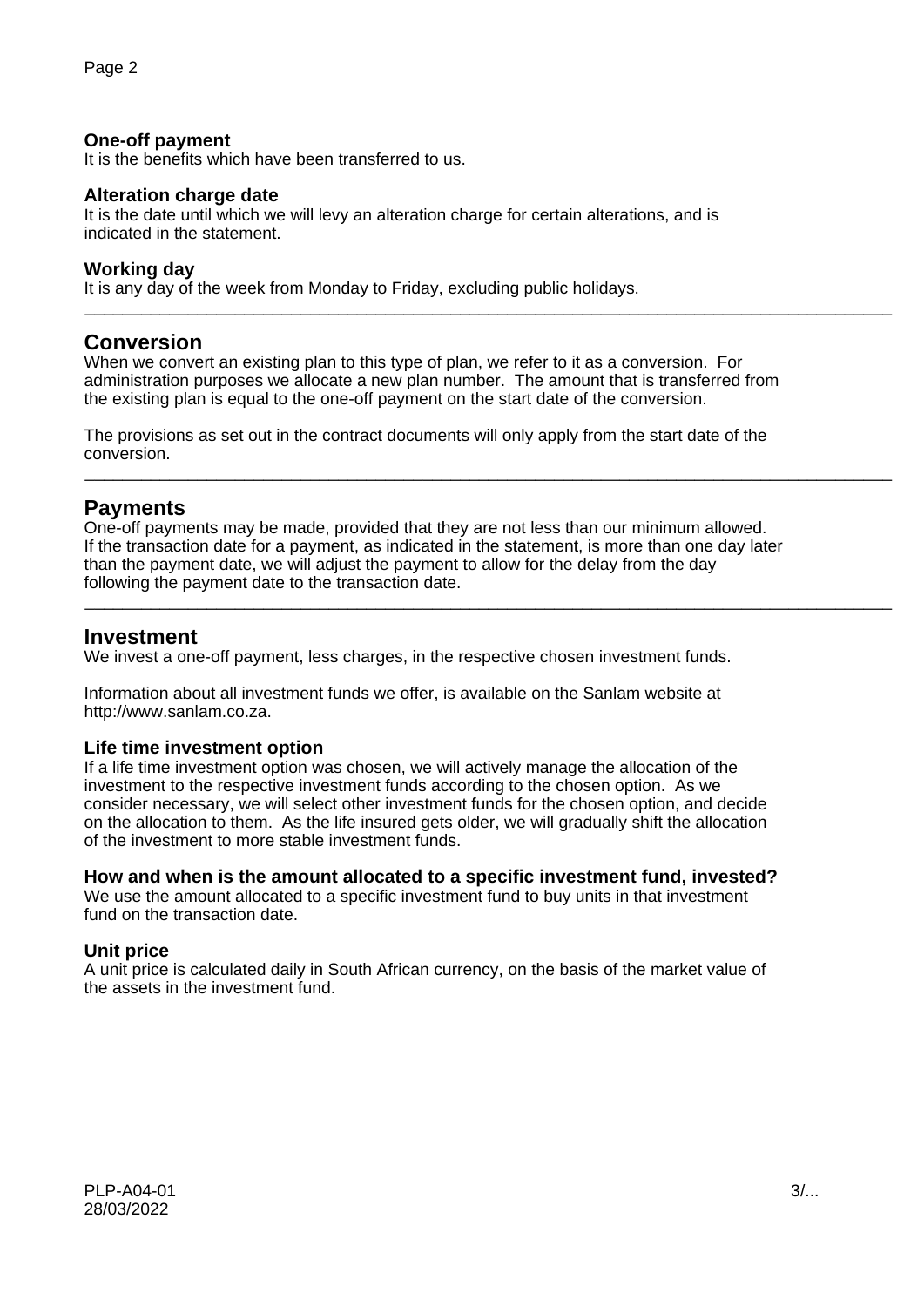The following are taken into account when the unit price is calculated for a specific investment fund:

- tax, as levied in the applicable policyholders' fund. Currently no tax is levied in the policyholders' fund for retirement funds;
- the fund's fixed marketing and administration charge;
- the fees charged by the asset managers.

For the Vesting Bonus Fund the following applies, instead of using the market value directly:

- Regular fully vesting bonuses are declared to give the fund a smooth growth.
- A bonus rate is declared monthly and added to the fund by increasing the unit price with the daily equivalent of the bonus rate.
- The bonus rate is calculated according to the expected long-term return of the fund, while taking into account the monthly market value change.

The unit price of the units of the following investment funds is guaranteed not to decrease over time. For all other investment funds the unit price is not guaranteed, and may increase or decrease over time.

- Vesting Bonus Fund
- Guaranteed Capital Fund

### **May an investment fund be closed?**

Yes. This may occur if, for example, legislation changes or certain classes of assets become unavailable or it is in our opinion no longer prudent to invest in the specific investment fund. If the plan is affected, we will request the life insured to choose another investment fund allowed at that stage for this type of plan, and to inform us of the choice made. If we receive no response to such a request, we will decide in which investment fund to invest the affected part of the plan.

#### **Switching of investment funds**

Switching of investment funds allowed at the time for this type of plan may be done on request. We will sell units of the investment funds out of which a switch is done, and buy units of the investment funds into which a switch is done. We do this on the first working day after receiving the switch request.

Future payments may be allocated to any investment fund allowed for this type of plan. The payments already allocated to the current investment funds, will then remain in these investment funds.

If a life time investment option is active when any requested switch is done, or payments are allocated differently on request, the option will be cancelled.

### **Cost to switch investment funds**

Currently there is no transaction charge for the first four switches in a plan year. For each subsequent switch in a plan year, we will levy a transaction charge, which will be determined at the time. The current transaction charge is indicated in the statement. We may change the number of free switches from time to time.

Any switch of investment funds that we do according to the chosen life time investment option, will be free of charge. No transaction charge will be levied.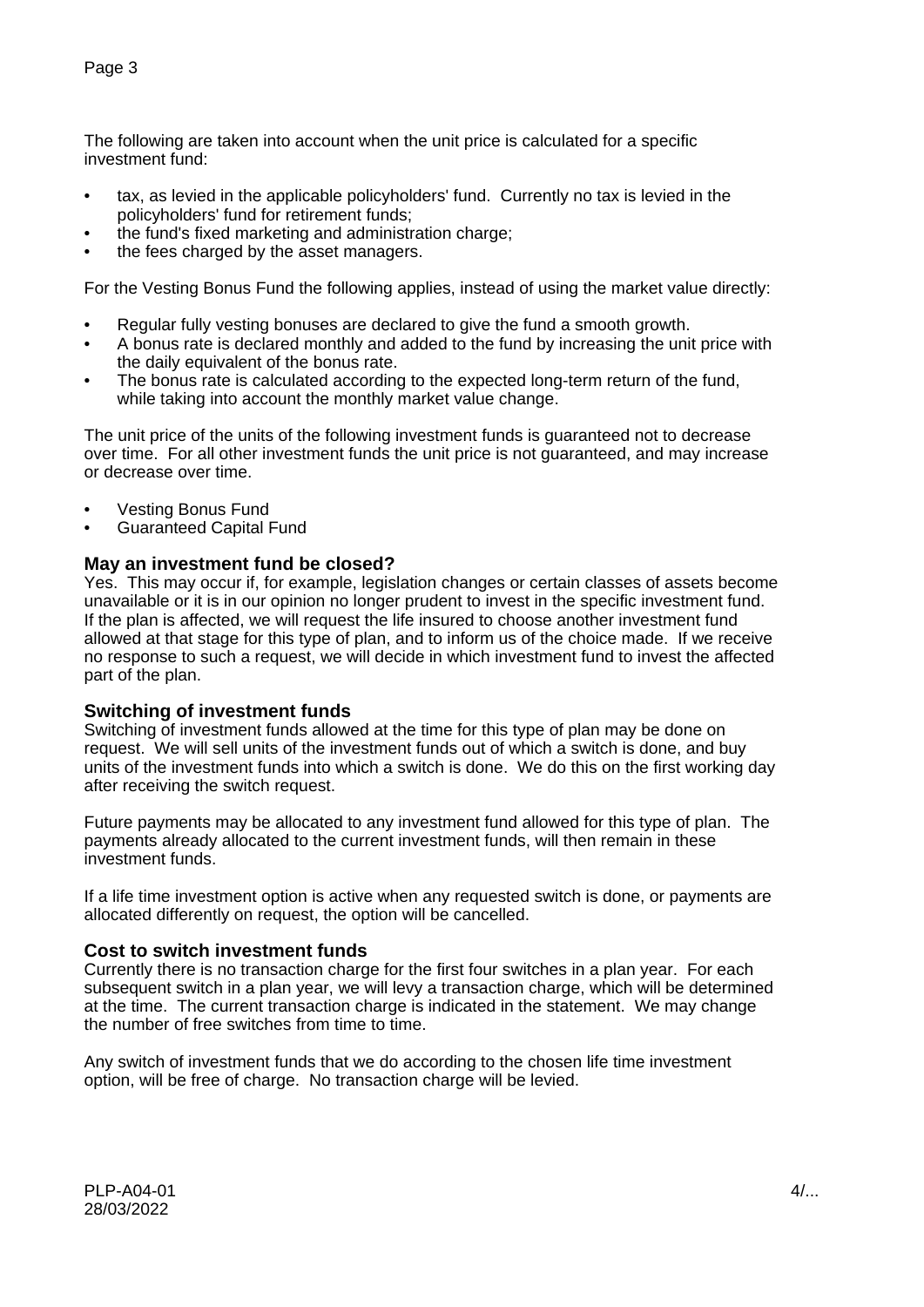## **Trading of assets**

We may use the assets in the investment funds for transactions such as scrip lending. Any income or loss arising from these transactions will be for our own account, and therefore will not affect the plan benefits.

\_\_\_\_\_\_\_\_\_\_\_\_\_\_\_\_\_\_\_\_\_\_\_\_\_\_\_\_\_\_\_\_\_\_\_\_\_\_\_\_\_\_\_\_\_\_\_\_\_\_\_\_\_\_\_\_\_\_\_\_\_\_\_\_\_\_\_\_\_\_\_\_\_\_\_\_\_\_\_\_\_\_\_\_\_\_

# **Fund value**

The fund value of a specific investment fund is the number of units multiplied by the unit price for that investment fund.

For the Vesting Bonus Fund the fund value will be equal to the number of units in the Vesting Bonus Fund multiplied by its unit price on any of the following dates only:

- the date on which we receive notice of the death of the life insured, or
- the option date, or
- a date every five years after the option date.

On any other date the fund value will be equal to the lower of the number of units in the Vesting Bonus Fund multiplied by its unit price and the market value of the underlying assets, which may increase or decrease over time. If a benefit is paid at a time when the market value of the underlying assets is the lower of the two values, a market value adjustment will be applied to the number of units in the Vesting Bonus Fund. This will be done by selling a number of units equal in value to the difference between the number of units multiplied by the unit price and the market value of the underlying assets. The remaining units in the Vesting Bonus Fund, if any, will therefore be less than they would have been if a benefit had been paid at a time when the number of units multiplied by the unit price was lower than or equal to the market value of the underlying assets.

The fund value of the plan is the total fund value of all the investment funds for that plan.

## **Loyalty Bonus**

On certain plan anniversaries we add rebates on certain charges to the fund value in the form of a Loyalty Bonus, as reward for maintaining the plan with us. We calculate the amount of the Loyalty Bonus as a percentage of some of the charges deducted from the plan. More detail of the calculation of the Loyalty Bonus, if applicable, is provided in the statement.

\_\_\_\_\_\_\_\_\_\_\_\_\_\_\_\_\_\_\_\_\_\_\_\_\_\_\_\_\_\_\_\_\_\_\_\_\_\_\_\_\_\_\_\_\_\_\_\_\_\_\_\_\_\_\_\_\_\_\_\_\_\_\_\_\_\_\_\_\_\_\_\_\_\_\_\_\_\_\_\_\_\_\_\_\_\_

\_\_\_\_\_\_\_\_\_\_\_\_\_\_\_\_\_\_\_\_\_\_\_\_\_\_\_\_\_\_\_\_\_\_\_\_\_\_\_\_\_\_\_\_\_\_\_\_\_\_\_\_\_\_\_\_\_\_\_\_\_\_\_\_\_\_\_\_\_\_\_\_\_\_\_\_\_\_\_\_\_\_\_\_\_\_

# **Charges**

### **Tax**

Tax is levied according to the applicable policyholders' fund. Currently no tax is levied in the policyholders' fund for retirement funds.

### **Charges for the plan**

The current charges are indicated in the statement and can be one or more of the following:

- An **initial marketing charge**, deducted from a one-off payment.
- A monthly **plan charge**, which will be increased from time to time to allow for inflation, as determined by us. The charge is deducted monthly from the fund value by selling units to the value of the charge.
- A yearly **marketing and administration charge**, which consists of two parts: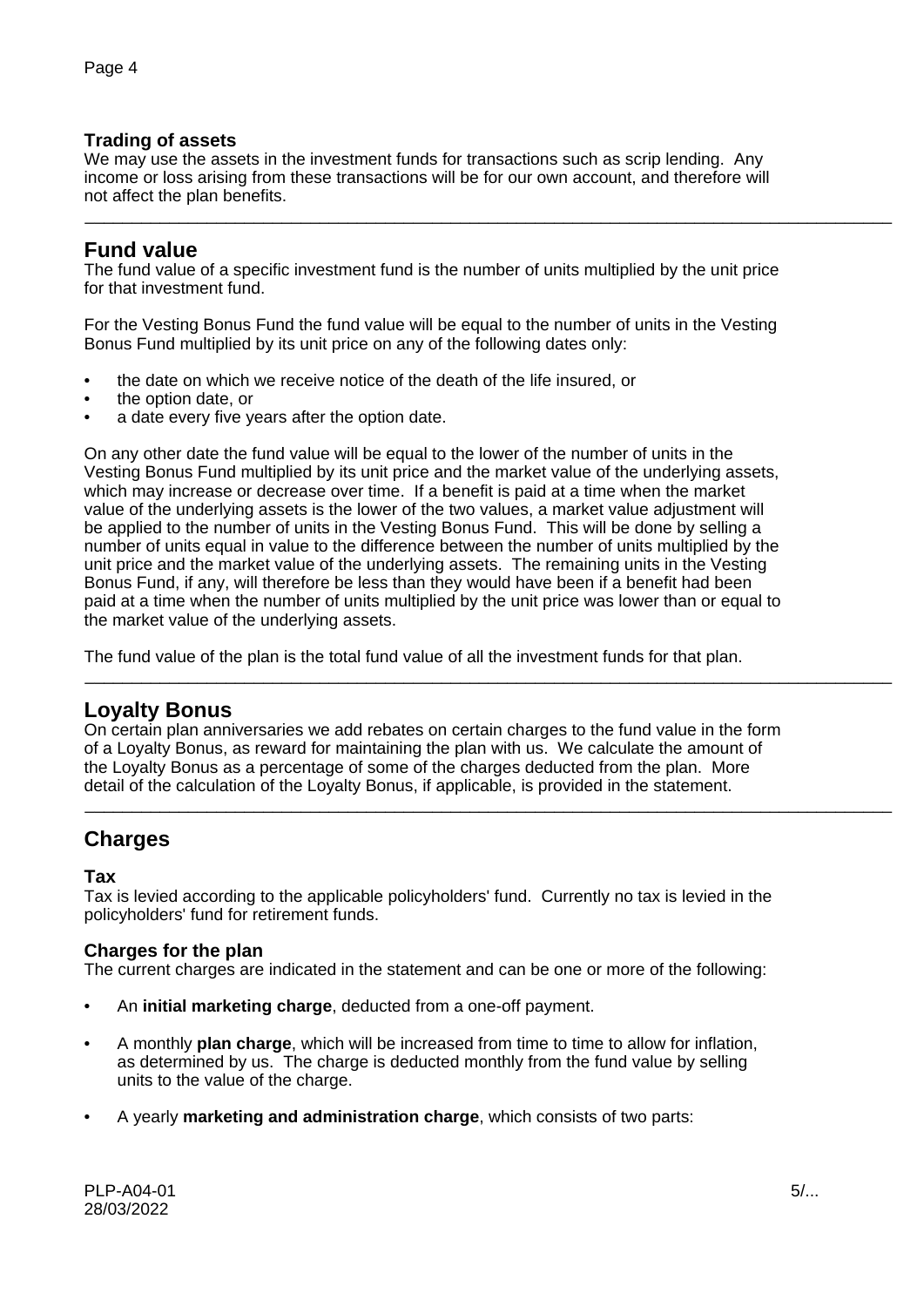- A **fixed marketing and administration charge**, which is a percentage of the fund value and may differ for different investment funds. It is taken into account when we calculate the daily price of the units.
- A **variable marketing and administration charge**, which is a percentage of the fund value. This charge is calculated on a monthly basis, which means it is divided by 12. The charge is deducted monthly from the fund value by selling units to the value of the charge.

For the Vesting Bonus Fund the variable marketing and administration charge will always be calculated on a fund value equal to the number of units in the Vesting Bonus Fund multiplied by its unit price.

• A yearly **guarantee charge**, which is a percentage of the fund value, to pay for the cost of the investment guarantee of every investment fund that offers an investment guarantee. This charge is calculated on a monthly basis, which means it is divided by 12. The charge is deducted monthly from the fund value by selling units to the value of the charge.

### **Deductions made by the asset managers**

An asset manager charges fees for investment research and for selecting the underlying assets of an investment fund. These fees are taken into account in the calculation of the daily unit price of an investment fund. The published performance figures of an investment fund are therefore net of these fees. More information on these fees and their current values are available in the statement.

### **Alteration charge**

A plan may be changed at any stage, provided we agree to the alteration. We will levy an alteration charge if the alteration is done before the alteration charge date. The alteration charge date is determined at the start and then recalculated at subsequent alterations.

The alteration charge will be taken from the fund value by selling the required number of units.

The current alteration charge for the most common alterations is indicated in the statement.

#### **Transaction charge**

We will levy a transaction charge for transactions, as mentioned in this plan description, and as indicated in the statement. This transaction charge will be increased from time to time to allow for inflation, as determined by us.

Every transaction charge will be taken from the fund value by selling the required number of units.

\_\_\_\_\_\_\_\_\_\_\_\_\_\_\_\_\_\_\_\_\_\_\_\_\_\_\_\_\_\_\_\_\_\_\_\_\_\_\_\_\_\_\_\_\_\_\_\_\_\_\_\_\_\_\_\_\_\_\_\_\_\_\_\_\_\_\_\_\_\_\_\_\_\_\_\_\_\_\_\_\_\_\_\_\_\_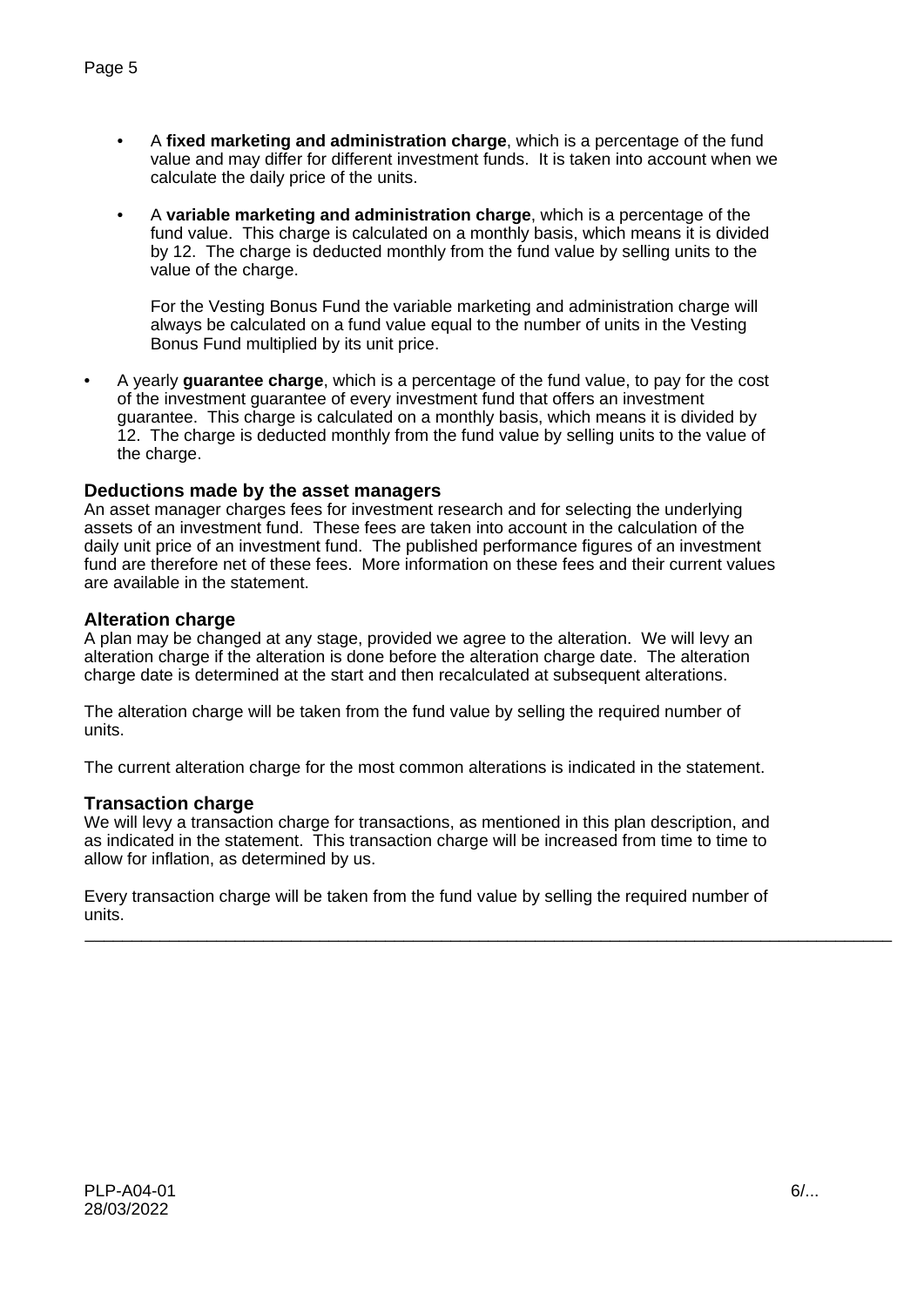# **Investment advice agreement between the life insured and the FUND**

The life insured, as a member of the FUND, may request the FUND to pay an investment review fee, including VAT if applicable, for ongoing investment advice for his or her retirement investment. We, as the administrator of the FUND and on instruction of the FUND, will pay this fee monthly on behalf of the FUND to the intermediary who provides this advice.

This investment advice is a discretionary service that is provided by an intermediary nominated by the life insured. It is not part of the intermediary services for which we pay commission.

The investment review fee for the investment advice is specified as a percentage per year of the fund value. The life insured must specify the percentage. The investment review fee is calculated on a monthly basis, which means that the specified percentage is divided by 12. It is deducted monthly from the fund value by means of a withdrawal. Because the investment review fee is based on the fund value, the rand value of the fee will fluctuate. For example, an investment review fee of 0.50% implies R41.67 per month if the fund value equals R100 000.00.

For the Vesting Bonus Fund the investment review fee will always be calculated on a fund value equal to the number of units in the Vesting Bonus Fund multiplied by its unit price.

The current investment review fee, if applicable, is indicated in the statement.

## **Withdrawal benefit**

Depending on the transfer conditions the full withdrawal benefit amount, or part of it, may be withdrawn as a lump sum from the FUND once. These transfer conditions may also determine that no benefit amount may be withdrawn. The percentage available to be withdrawn is indicated in the statement. The withdrawal benefit amount is equal to the plan's termination value, which is the fund value less the alteration charge, if applicable.

\_\_\_\_\_\_\_\_\_\_\_\_\_\_\_\_\_\_\_\_\_\_\_\_\_\_\_\_\_\_\_\_\_\_\_\_\_\_\_\_\_\_\_\_\_\_\_\_\_\_\_\_\_\_\_\_\_\_\_\_\_\_\_\_\_\_\_\_\_\_\_\_\_\_\_\_\_\_\_\_\_\_\_\_\_\_

\_\_\_\_\_\_\_\_\_\_\_\_\_\_\_\_\_\_\_\_\_\_\_\_\_\_\_\_\_\_\_\_\_\_\_\_\_\_\_\_\_\_\_\_\_\_\_\_\_\_\_\_\_\_\_\_\_\_\_\_\_\_\_\_\_\_\_\_\_\_\_\_\_\_\_\_\_\_\_\_\_\_\_\_\_\_

\_\_\_\_\_\_\_\_\_\_\_\_\_\_\_\_\_\_\_\_\_\_\_\_\_\_\_\_\_\_\_\_\_\_\_\_\_\_\_\_\_\_\_\_\_\_\_\_\_\_\_\_\_\_\_\_\_\_\_\_\_\_\_\_\_\_\_\_\_\_\_\_\_\_\_\_\_\_\_\_\_\_\_\_\_\_

If the full withdrawal benefit amount is taken, the plan will end.

## **Retirement benefit**

The retirement benefit may be taken at any time from the life insured's 55th birthday, except if the life insured qualifies for disability benefits as defined in the rules of the FUND, when it may be taken earlier. The retirement benefit amount is equal to the plan's termination value, which is the fund value less the alteration charge, if applicable.

### **How will the retirement benefit be provided?**

Depending on legislation the life insured may take a part of the retirement benefit amount as a lump sum. The balance must be used to provide regular pension payments. Or, the life insured can choose that the full benefit amount be used to provide regular pension payments.

Whichever way the benefit amount is taken, the plan will then end.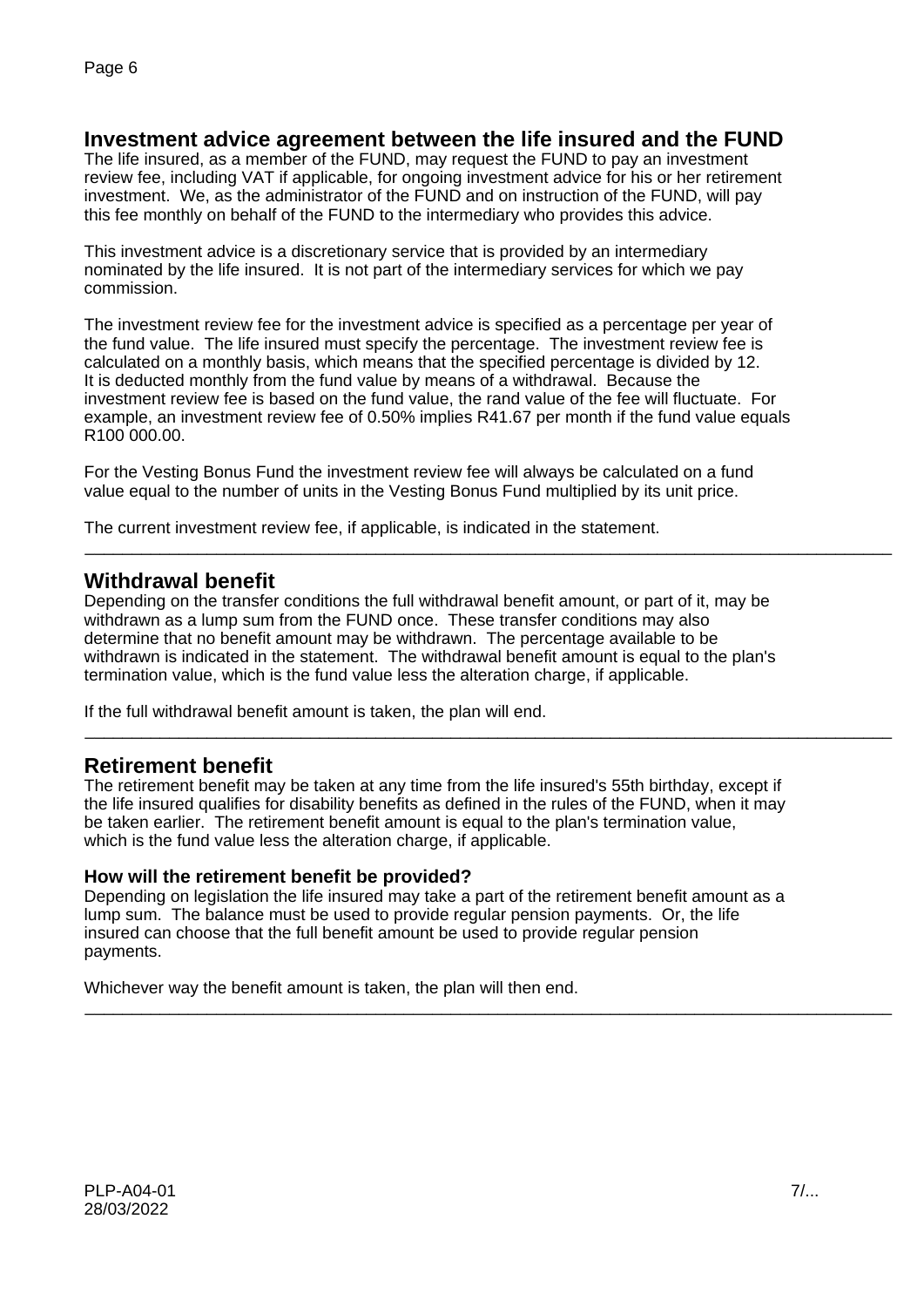# **Tax on withdrawal and retirement benefits**

According to current tax legislation, and depending on the life insured's tax situation,

• the lump sum benefit could be tax-free within certain limits, and

regular pension payments will be fully taxable as income. \_\_\_\_\_\_\_\_\_\_\_\_\_\_\_\_\_\_\_\_\_\_\_\_\_\_\_\_\_\_\_\_\_\_\_\_\_\_\_\_\_\_\_\_\_\_\_\_\_\_\_\_\_\_\_\_\_\_\_\_\_\_\_\_\_\_\_\_\_\_\_\_\_\_\_\_\_\_\_\_\_\_\_\_\_\_

## **Benefit payable at death**

The benefit amount is equal to the fund value on the date that we receive notice of the death of the life insured.

The full benefit amount may be paid as a lump sum, or it can be used to provide regular pension payments.

## **Who will receive the benefit payable at death?**

As required by the Pension Funds Act, any amount payable as a result of death must be paid

- to any or all of the dependants of the life insured, or
- if the life insured has appointed nominees who are not dependants, then to any one or more of the dependants and nominees.

## **How much will be paid to each dependant or nominee?**

The trustees of the FUND will decide whether the needs of dependants have been adequately provided for. They will therefore decide each dependant's share, if any, of an amount payable. If a nominee is not a dependant, the trustees will also decide whether the nominee qualifies for any benefits and if so to what extent the nominee will share with the dependants in an amount payable.

## **Who is a dependant?**

- The spouse of the life insured.
- A child of the life insured, including an adopted or illegitimate child.
- A person who, in law or in fact, depends on the life insured for financial support.
- A person who, in law or in fact, would have depended on the life insured for financial support had the life insured not died. For example, a child of the life insured who is born after the life insured's death.

### **Is it necessary to appoint nominees?**

Yes. A nominee is someone the life insured appoints to receive the benefit available at death, or a part of it. We, and the trustees of the FUND, will then know what the wishes of the life insured are. A nominee may only accept or reject the appointment after the death of the life insured.

### **May the appointment of a nominee be changed?**

An appointment may be added, cancelled or changed at any time. It must be in writing and signed by the life insured, and must reach Sanlam Life's head office before the life insured's death.

\_\_\_\_\_\_\_\_\_\_\_\_\_\_\_\_\_\_\_\_\_\_\_\_\_\_\_\_\_\_\_\_\_\_\_\_\_\_\_\_\_\_\_\_\_\_\_\_\_\_\_\_\_\_\_\_\_\_\_\_\_\_\_\_\_\_\_\_\_\_\_\_\_\_\_\_\_\_\_\_\_\_\_\_\_\_

\_\_\_\_\_\_\_\_\_\_\_\_\_\_\_\_\_\_\_\_\_\_\_\_\_\_\_\_\_\_\_\_\_\_\_\_\_\_\_\_\_\_\_\_\_\_\_\_\_\_\_\_\_\_\_\_\_\_\_\_\_\_\_\_\_\_\_\_\_\_\_\_\_\_\_\_\_\_\_\_\_\_\_\_\_\_

## **How will the regular pension payments be provided?**

An annuity plan will be taken out to provide the regular pension payments. This plan must be taken out with an insurer who is registered as a long-term insurer under the Long-term Insurance Act, 1998.